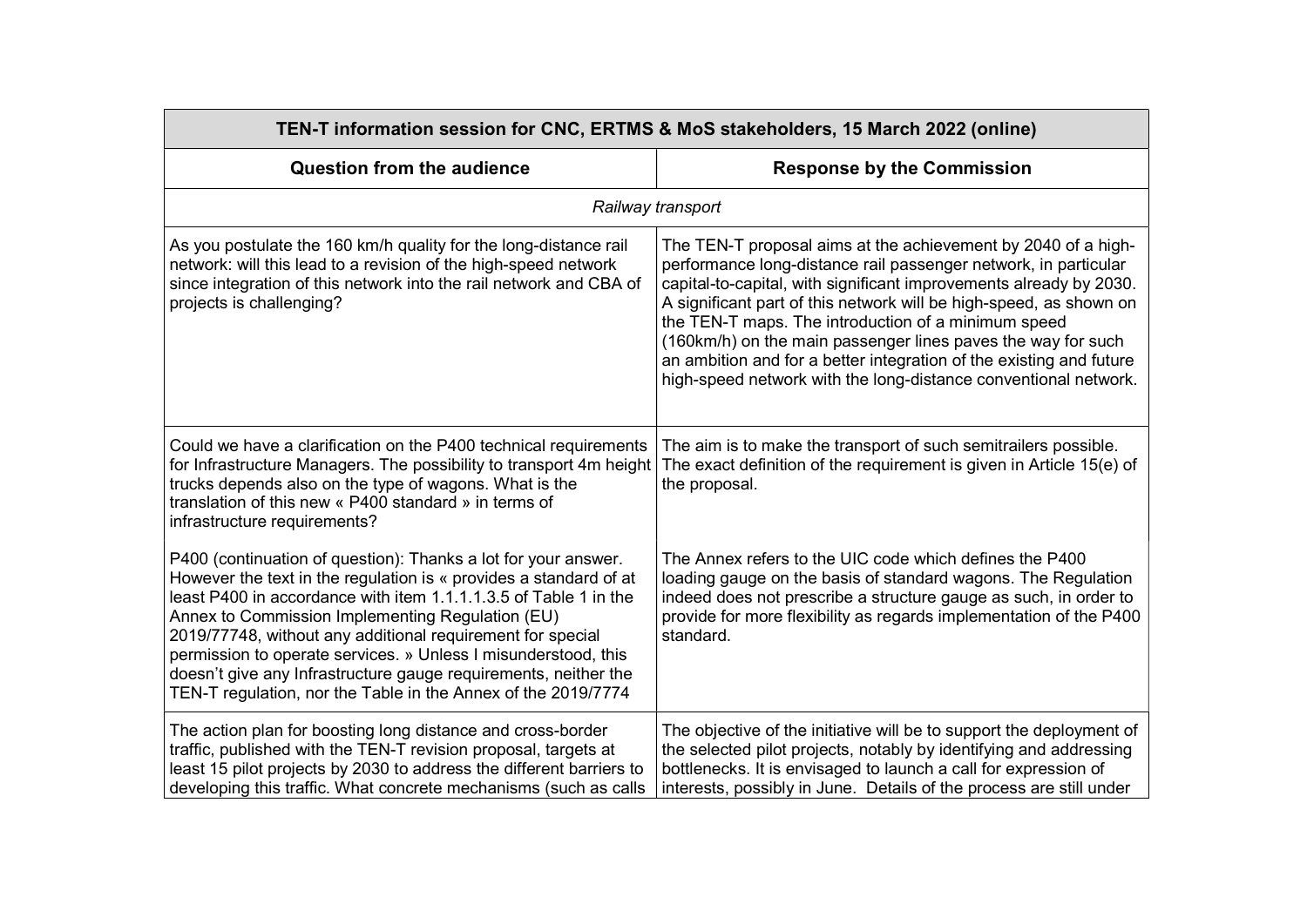| for proposals and/or specific grants or funding) will the<br>Commission use to bring these projects into being?                                                                                                                                                                                                              | discussion.                                                                                                                                                                                                                                                                                                                                                                                                                                                                                                                                                                                                                                             |
|------------------------------------------------------------------------------------------------------------------------------------------------------------------------------------------------------------------------------------------------------------------------------------------------------------------------------|---------------------------------------------------------------------------------------------------------------------------------------------------------------------------------------------------------------------------------------------------------------------------------------------------------------------------------------------------------------------------------------------------------------------------------------------------------------------------------------------------------------------------------------------------------------------------------------------------------------------------------------------------------|
| Against the background of the Russian aggression in Ukraine<br>and close to the eastern borders of the EU, has a gauge change<br>to UIC standard (1435 mm) been considered in Baltic States,<br>beyond the Rail Baltica project, both for strategic reasons and to<br>strengthen EU integration?                             | Rail Baltica is key to improve the connectivity of the Baltic states<br>with the rest of Europe and it is a major missing link of the North<br>Sea - Baltic core network corridor. Once completed, Rail Baltica<br>will connect Tallinn, Riga, and Vilnius to the to the European<br>standard gauge rail system. In the long term, it could of course<br>form the backbone for further 1435 extension in the Baltics and<br>the Commission is aware of preliminary considerations in the<br>region to enlarge the 1435 system. Until then completing Rail<br>Baltica is the priority to ensure a close integration into the<br>European railway system. |
| Have you discussed to include also a section with special focus<br>on local-regional cross-border rail passenger transport?                                                                                                                                                                                                  | This aspect has been included in the general provisions of the<br>revised TEN-T Regulation as well as under the aspect of urban<br>nodes.                                                                                                                                                                                                                                                                                                                                                                                                                                                                                                               |
| Inland waterway transport                                                                                                                                                                                                                                                                                                    |                                                                                                                                                                                                                                                                                                                                                                                                                                                                                                                                                                                                                                                         |
| Why not set also a max number of days on which the water<br>levels may undercut the minima and adopt implementing acts in<br>cooperation with the respective river commissions? As to IWT<br>and Inland Ports (art 20 par.3): add a criterion which relates to a<br>total annual volume of passenger traffic (f.e. > 500 K). | Indeed, it is foreseen that there will be implementing decisions<br>that define the reference water levels as well as the number of<br>days on which the two minimum requirements are respected.<br>These will of course be developed in close cooperation with<br>Member States and all other relevant stakeholders, in particular<br>the respective river commissions. The same applies to the<br>specific complementary requirements that will be defined in<br>implementing decisions.                                                                                                                                                              |
| What goal does the Commission aim to achieve by proposing<br>setting out additional requirements complementing minimum<br>requirements (art.22(5))? And why do you consider implementing<br>acts to be the right instrument?                                                                                                 | The idea behind the mix of minimum requirements and additional<br>requirements is to cater for tailor-made solutions per river-basin,<br>with the overall aim to ensure a "good navigation status". Article<br>22 (5) provides examples of what kind of requirements could be<br>covered by these specific additional requirements.                                                                                                                                                                                                                                                                                                                     |
| Under the draft revision, what are the consequences of an inland                                                                                                                                                                                                                                                             | We are not sure to fully understand your question. Do you refer<br>to the fact that some ports, currently on the TEN-T, have been                                                                                                                                                                                                                                                                                                                                                                                                                                                                                                                       |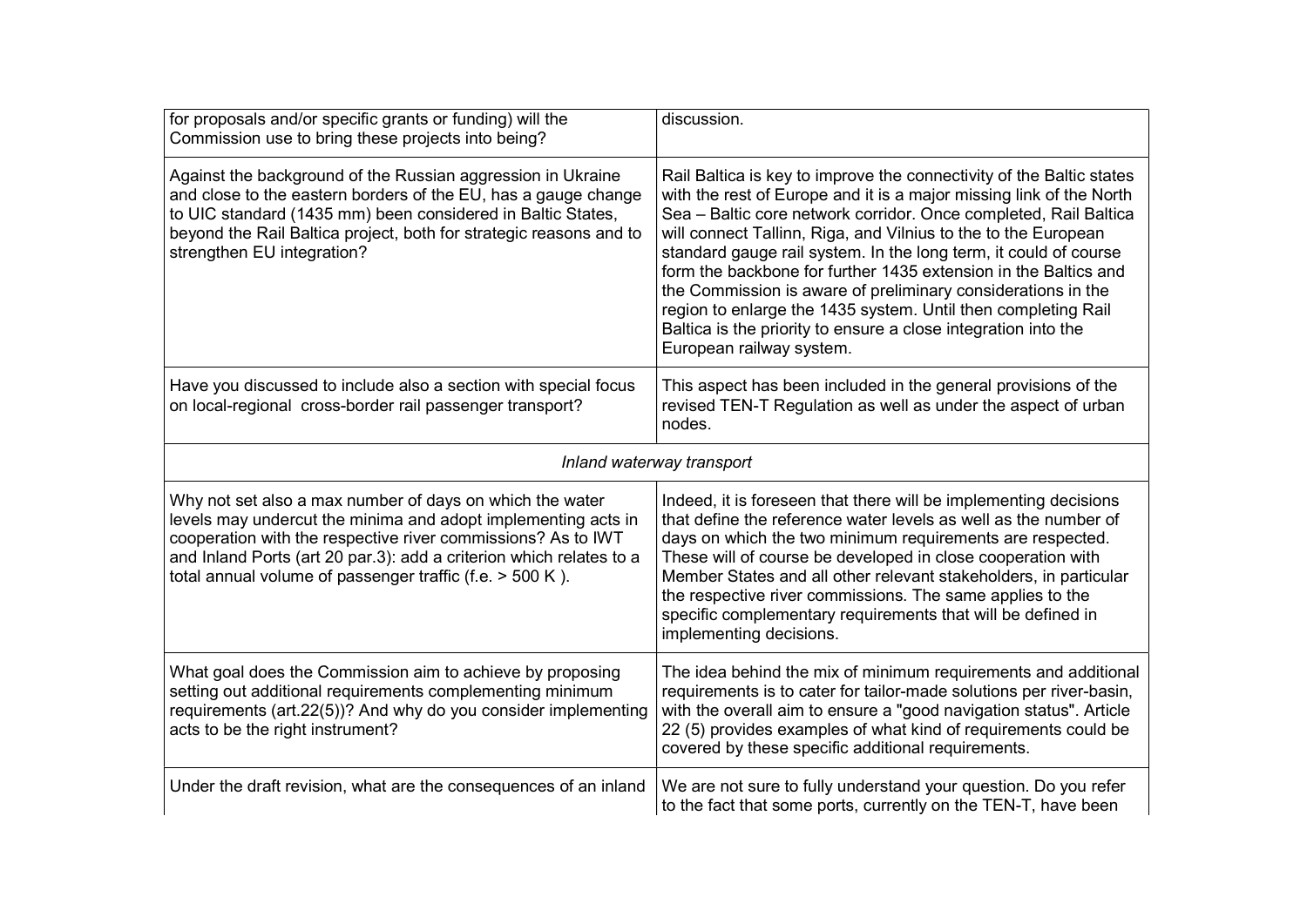| port not meeting the requirements for core/compr. network?                                                                                                                                                                                                                                                                                                                                                                                                                                                                                                                                                                                          | excluded from the network? There is indeed a provision in the<br>Regulation (as already in the 2013 one) that transport nodes can<br>also be excluded if they do not reach any longer the statistical<br>thresholds over a period of three years. In the new Regulation,<br>we lowered this exclusion criteria: they are only excluded if they<br>do no longer reach 85% of the present threshold.                                                                                                                                                                                                                                                                                                                                                                                                                    |
|-----------------------------------------------------------------------------------------------------------------------------------------------------------------------------------------------------------------------------------------------------------------------------------------------------------------------------------------------------------------------------------------------------------------------------------------------------------------------------------------------------------------------------------------------------------------------------------------------------------------------------------------------------|-----------------------------------------------------------------------------------------------------------------------------------------------------------------------------------------------------------------------------------------------------------------------------------------------------------------------------------------------------------------------------------------------------------------------------------------------------------------------------------------------------------------------------------------------------------------------------------------------------------------------------------------------------------------------------------------------------------------------------------------------------------------------------------------------------------------------|
| To follow up my question regarding the requirements for the core<br>network: Under the current TEN-T regulation, inland ports in the<br>compr. network shall have an annual freight transhipment volume<br>exceeding 500 000 tonnes. In the draft revision, this requirement<br>is not explicitly listed for inland ports in the core network, only for<br>the ones in compr. network. Does that mean that this<br>requirement (500 000 tonnes) shall not, under the draft revision,<br>apply to the inland ports in the core network?                                                                                                              | The statistical thresholds for the inclusion of the transport nodes<br>are precisely defined in the TEN-T planning methodology, a staff<br>working document that has been published alongside the TEN-T<br>Regulation. The Regulation only indicates the thresholds for the<br>comprehensive network as this is also the network that is jointly<br>defined with Member States in view of Article 172 of the Treaty.<br>The thresholds for the core network can be found in the planning<br>methodology SWD. To be noted that inland ports mostly qualify<br>to become part of the core network by other criteria than the<br>transhipment volume (e.g. inland ports which are part of main<br>node as listed in the Annex I of the methodology, inland ports<br>connected to rail freight core network lines, etc.). |
| In the revision, inland ports remain on the Comprehensive<br>Network. This could be problematic for the Dutch region Limburg,<br>because the river Maas is on the Core Network, allowing large<br>ships to pass. For these large ships to be able to use our inland<br>ports, these ports should be upgraded in terms of capacity,<br>sustainability and digitalisation. Moreover, the inland ports will<br>play a key role in facilitating the growth of the Chemelot Circular<br>Hub. It is unclear whether the Comprehensive Network status of<br>the inland ports offers sufficient (financial) possibilities to make<br>this upgrade possible. | TEN-T is not a funding instrument and the core and<br>comprehensive is decided according to the methodology that<br>underlies the network, not according to financing needs.                                                                                                                                                                                                                                                                                                                                                                                                                                                                                                                                                                                                                                          |
|                                                                                                                                                                                                                                                                                                                                                                                                                                                                                                                                                                                                                                                     | Maritime transport                                                                                                                                                                                                                                                                                                                                                                                                                                                                                                                                                                                                                                                                                                                                                                                                    |
| If a harbour in the core network merges legally (administratively)<br>with another harbour in the comprehensive network, could the<br>new legal entity considered as belonging as one unit to the core<br>network (as a "cluster") or would they still be two different                                                                                                                                                                                                                                                                                                                                                                             | It depends and needs are to be analysed on a case-by-case<br>basis. An administrative link or a "holding" authority for two or<br>more physically separated ports would not be sufficient. A<br>sufficient network impact is necessary for a port to be organized                                                                                                                                                                                                                                                                                                                                                                                                                                                                                                                                                     |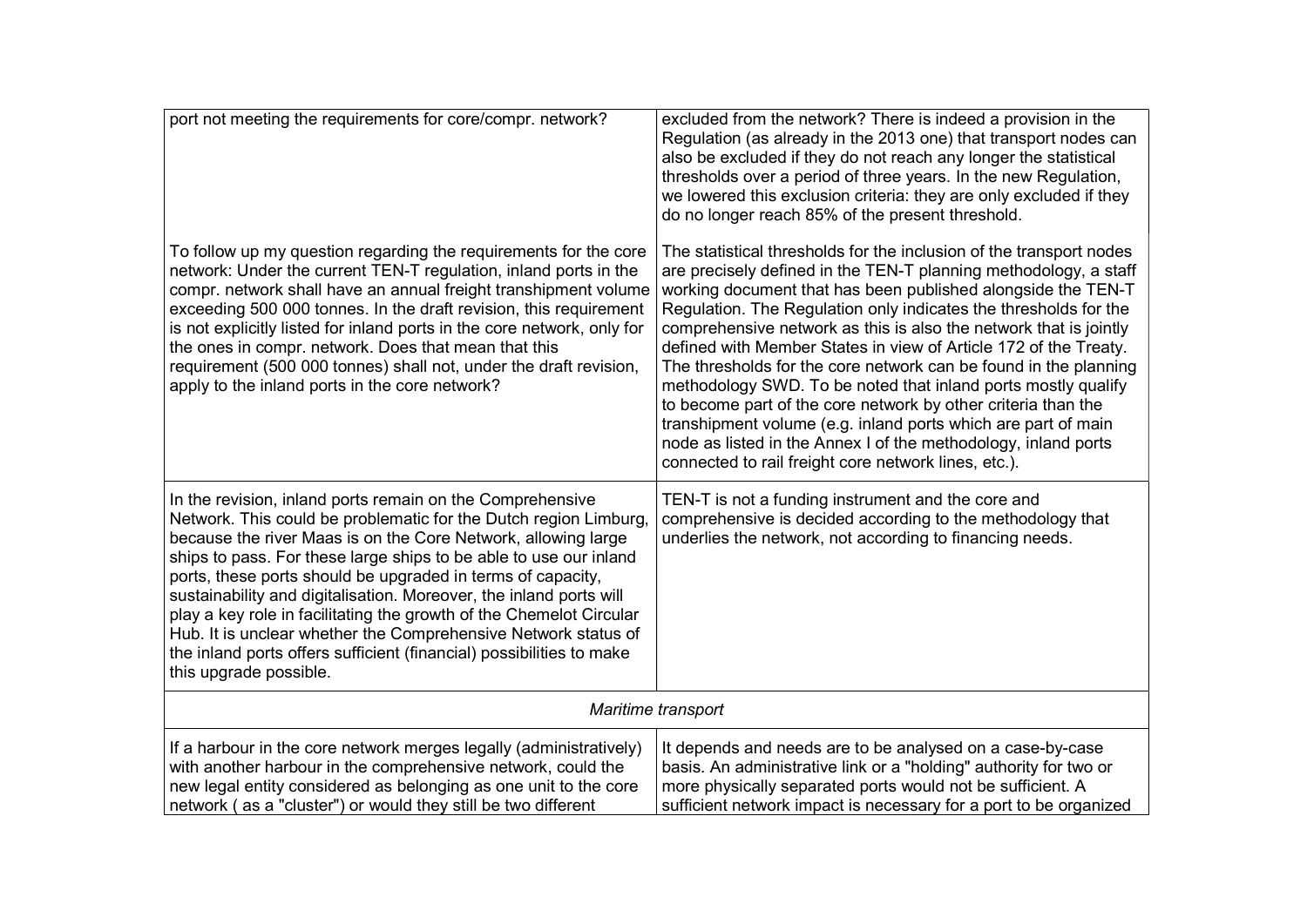| harbours?                                                                                                                                                                                                                                                                                                                                                                        | and included in this context.                                                                                                                                                                                                                                                                                                                                                                                                                                                                                                               |
|----------------------------------------------------------------------------------------------------------------------------------------------------------------------------------------------------------------------------------------------------------------------------------------------------------------------------------------------------------------------------------|---------------------------------------------------------------------------------------------------------------------------------------------------------------------------------------------------------------------------------------------------------------------------------------------------------------------------------------------------------------------------------------------------------------------------------------------------------------------------------------------------------------------------------------------|
| Under the article 39 para 2 of the current TEN-T regulation, the<br>infrastructure of the core network shall meet all the requirements<br>set out for the comprehensive network. Does this principle still<br>hold under the draft revision? The article 22 of the draft revision<br>seems to take a different approach in setting out the<br>requirements for the core network. | The structure of the new TEN-T Regulation is indeed slightly<br>different. You will always find in the respective article per<br>transport mode and network type indicated which requirements<br>apply and by which date. In principle, the requirements of the<br>comprehensive network always also apply to the extended and<br>core network. This is slightly different for IWT where IWW are<br>only on the core network (there are no comprehensive IWW).                                                                              |
| Article 21 outlines facilities to improve environmental efficiency of<br>ships, could you please clarify what is understood under these<br>facilities outside of those mentioned in the article?                                                                                                                                                                                 | Examples are provided for in Article 21(1)(c).                                                                                                                                                                                                                                                                                                                                                                                                                                                                                              |
| If the maritime sections of the European Corridors have been<br>defined to reinforce and synchronize the land and maritime<br>connections of the corridors through their maritime nodes, it<br>would be understandable that they should have a specific<br>consideration within the EMS.                                                                                         | Indeed. The European Maritime Space addresses the last mile<br>and hinterland connectivity in ports as one key area to be<br>addressed to make the maritime sector more efficient and more<br>competitive. The Detailed Implementation Plan (work plan) for<br>the European Maritime Space also addresses this. For instance<br>by suggesting specific investment needs as well as estimating<br>what would be needed in view of the existing political objectives<br>in the Green Deal and the Sustainable and Smart Mobility<br>Strategy. |
| Road transport                                                                                                                                                                                                                                                                                                                                                                   |                                                                                                                                                                                                                                                                                                                                                                                                                                                                                                                                             |
| Why no mention of the very important ITS and connectivity<br>requirements essential for road safety on the network?                                                                                                                                                                                                                                                              | ITS is mentioned as a very important part of ensuring road safety<br>in the proposal for a revised TEN-T Regulation. In addition, the<br>revision of the TEN-T is very closely linked to the ongoing<br>revision of the ITS Directive. The TEN-T network forms the basis<br>for enabling the implementation the provisions of the ITS<br>Directive.                                                                                                                                                                                         |
| Although not highlighted in the presentations, Intelligent<br>Transport Systems (ITS) deployments coupled with increased<br>connectivity (4G/5G) do have some of the highest potentials to<br>increase road safety on the TEN-T in the timescales and on the                                                                                                                     | There is clear reference made to the ITS provisions in the TEN-T<br>Regulation in order to ensure best coherence between the ITS<br>Directive and our Regulation. However, the TEN-T only makes<br>reference to the ITS Directive, whilst it is up to the ITS Directive                                                                                                                                                                                                                                                                     |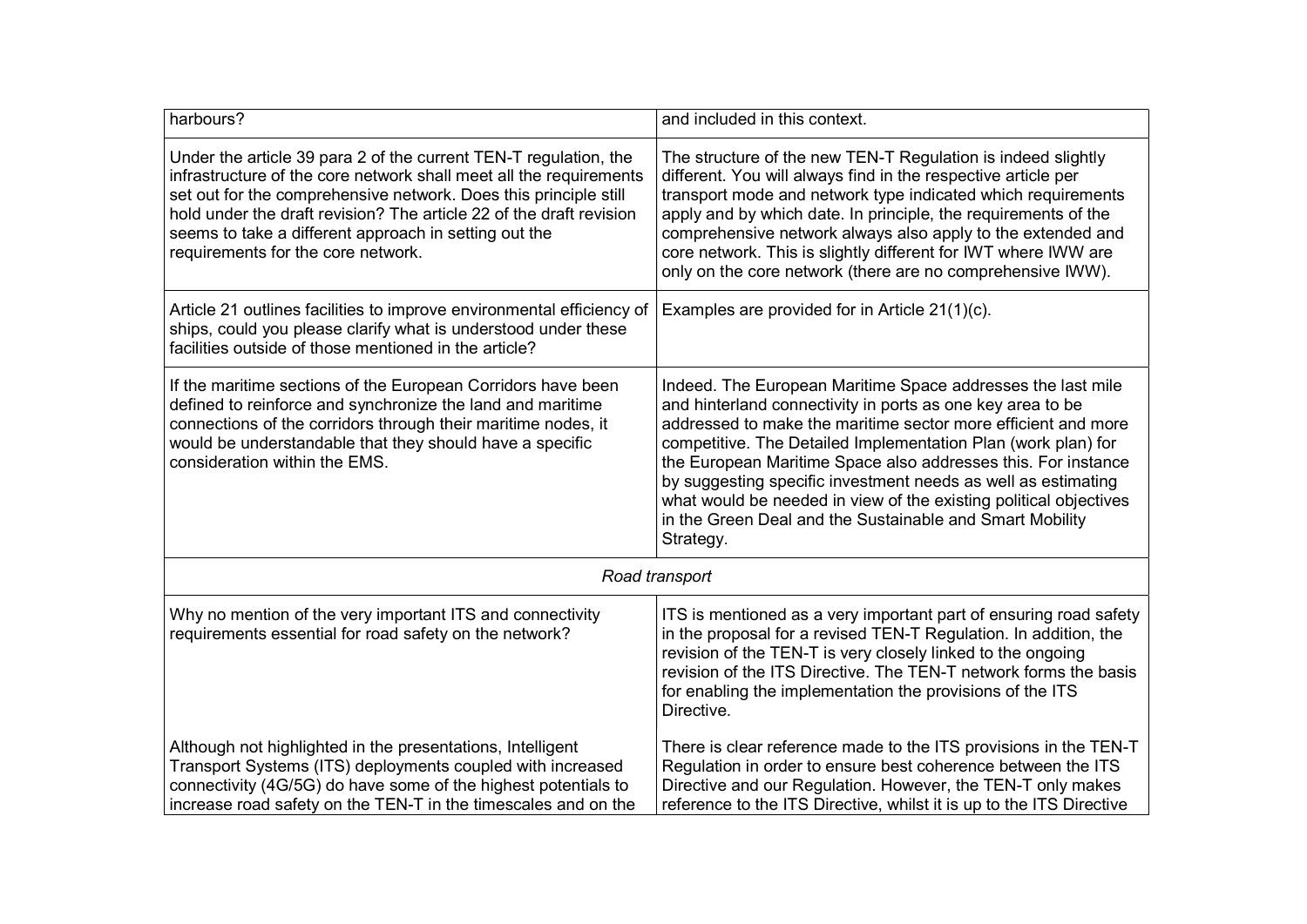| routes concerned. What measures could be taken to accelerate<br>deployment, especially taking into account the cross-sectoral<br>dimension and the links with systems not on the TEN-T itself?                                                                                                                                                                                                                                          | to regulate its deployment etc.                                                                                                                                                                                                                                                                                                                                                                                                                                                                                              |
|-----------------------------------------------------------------------------------------------------------------------------------------------------------------------------------------------------------------------------------------------------------------------------------------------------------------------------------------------------------------------------------------------------------------------------------------|------------------------------------------------------------------------------------------------------------------------------------------------------------------------------------------------------------------------------------------------------------------------------------------------------------------------------------------------------------------------------------------------------------------------------------------------------------------------------------------------------------------------------|
| Beside (already known) specific standards for Military mobility<br>and newly incorporated standards for railway transport are there<br>any important new standards put in place for road<br>construction/reconstruction? As understand, roads are in the new<br>"green perspective" put aside, but there are still some missing<br>links, last miles and cross-border connection to be completed.                                       | It is not correct that roads are put aside in the proposed revised<br>TEN-T regulation. Several roads are proposed to be added to<br>the TEN-T network, precisely because of their relevance for<br>military purposes. One of the objectives of the revision was to fill<br>in the gap between the TEN-T network and the EU military<br>network. Chapter III also includes very clear requirements which<br>will ensure that (existing and new) roads meet high level<br>standards.                                          |
| Air transport                                                                                                                                                                                                                                                                                                                                                                                                                           |                                                                                                                                                                                                                                                                                                                                                                                                                                                                                                                              |
| How do you define long-distance rail transport? Why regional rail<br>is not sufficient to fulfil rail access to airports?                                                                                                                                                                                                                                                                                                               | There is no precise definition for long-distance rail transport. As<br>explained the aim is especially to ensure competitive city to city<br>connections and replace short-haul flights below 500km. In this<br>respect it is not sufficient to ensure only regional connections<br>from airports as the costumer in this case would opt for a<br>connecting flight to the final destination rather than to take a<br>regional train to the city centre before taking a long-distance train<br>to her/his final destination. |
| We welcome the target to connect airports to high speed rail but I<br>have a question regarding this. When the airport and high speed<br>rail is connected with tramline (approx 700 meter ride) does it fill<br>the criteria of TEN-T regulation or not?                                                                                                                                                                               | The requirement is that the airport is connected to the long-<br>distance rail network, which can be reached from the airport in<br>walking distance. A tramline as such does not fulfil the condition<br>of "long-distance".                                                                                                                                                                                                                                                                                                |
| Maybe I did not express myself very well. I did not consider a<br>tramline as a long distance railway. What I meant was that our<br>airport (in Estonia) is connected to long distance rail network with<br>the tramline and it is also possible to walk there from the airport<br>and the distance is approx 700 meters from airport to long<br>distance railway stop. Does this fulfil the obligation set in the<br>TEN-T regulation? | We are aware that sometimes a case by case assessment is<br>needed. We invite you to address your question bilaterally.<br>Thanks for your understanding.                                                                                                                                                                                                                                                                                                                                                                    |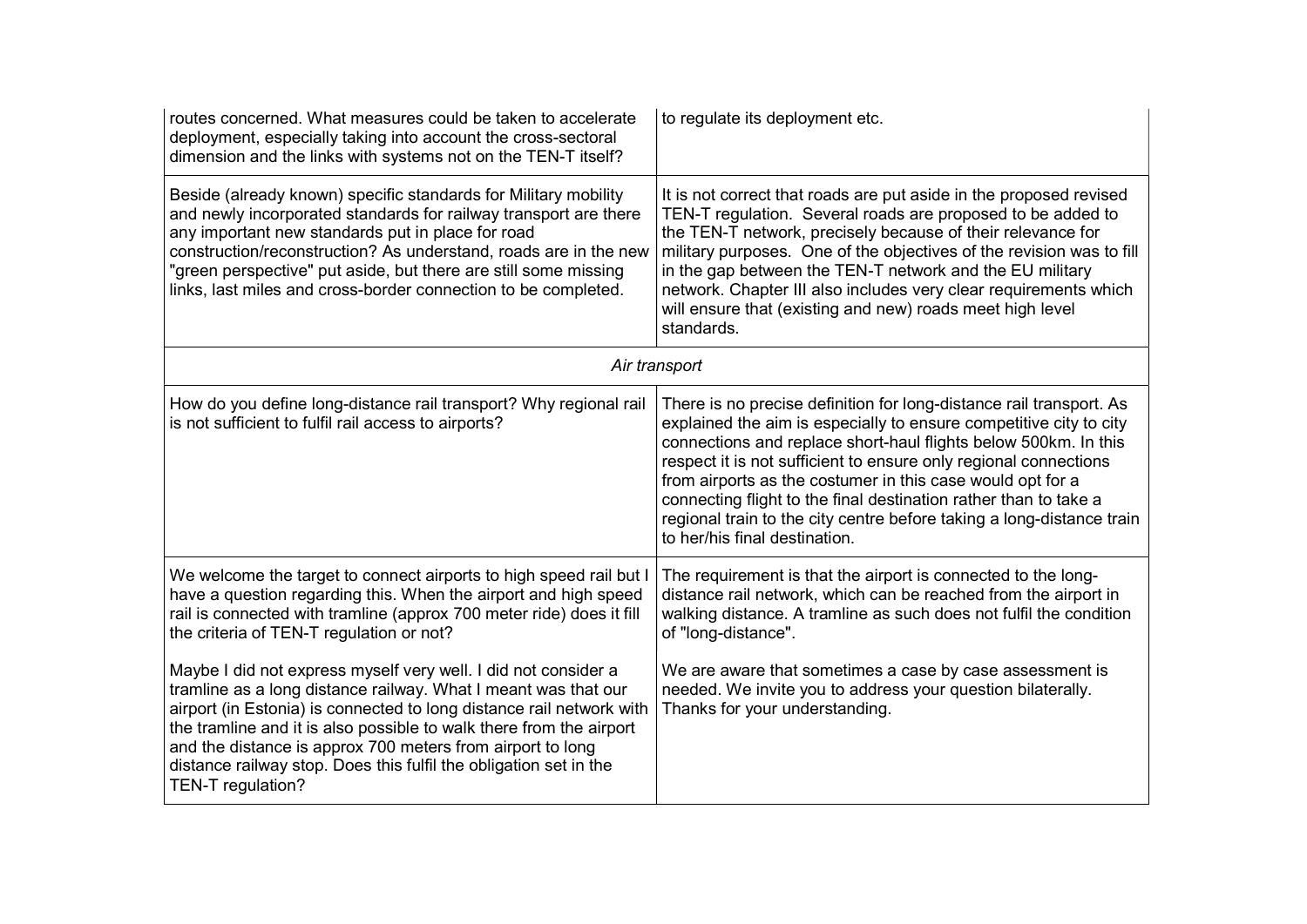| Does the encouragement of rail to replace short haul aviation<br>adversely affect the development zero emission short haul<br>aviation? Should the criteria be on routes without zero-emission<br>flights?        | For the moment there are only very few short-haul zero-emission<br>flight connections. The emphasis of TEN-T is to offer an<br>attractive alternative to short haul flights up to 500km. There is no<br>distinction between routes with zero-emission flights and such<br>with conventional fuels.                                                                                                                                                                                                                                                                                                                                   |
|-------------------------------------------------------------------------------------------------------------------------------------------------------------------------------------------------------------------|--------------------------------------------------------------------------------------------------------------------------------------------------------------------------------------------------------------------------------------------------------------------------------------------------------------------------------------------------------------------------------------------------------------------------------------------------------------------------------------------------------------------------------------------------------------------------------------------------------------------------------------|
|                                                                                                                                                                                                                   | Multimodal transport                                                                                                                                                                                                                                                                                                                                                                                                                                                                                                                                                                                                                 |
| Which criteria do you consider to classify a freight terminal being<br>part in the core network or comprehensive one?                                                                                             | The statistical thresholds to become a RRT on the TEN-T are<br>defined in the TEN-T planning methodology, a staff working<br>document that has been published alongside the TEN-T<br>proposal. However, this regards only RRT.                                                                                                                                                                                                                                                                                                                                                                                                       |
| With respect to multimodality, it appears that the COM believes<br>that more terminals for freight and passengers automatically will<br>result in improved multimodality. What do you base this<br>assumption on? | Our assessment has shown that multimodality is indeed often<br>hampered by a lack of terminal capacity and number of terminals<br>across the network. However we are well aware that this is only<br>one part in making the system more attractive. What we propose<br>is that MS conduct a market analysis and according to the result<br>develop the terminal system on their territory. In addition with<br>extending the requirements of the railway network (electrification,<br>740m etc.) to the last mile access lines to the terminals we aim to<br>ensure that the terminals are better integrated in the whole<br>system. |
| Every urban node has to have a multimodal freight terminal<br>located within or in the vicinity of an urban node. Could you<br>please explain what does the vicinity mean (in kilometres)?                        | It was on purpose that we did not provide any more precise<br>definition (e.g. in km) of what "in the vicinity" means. The<br>situation in the Member States / regions is so different that it<br>would be impossible to put a real "km" figure on this obligation.<br>However, it needs to be assured that there is sufficient terminal<br>capacity really "serving" each node and thus be "functionally<br>linked".                                                                                                                                                                                                                |
|                                                                                                                                                                                                                   | Urban nodes                                                                                                                                                                                                                                                                                                                                                                                                                                                                                                                                                                                                                          |
| One question concerning urban node and freight terminals. Esp.<br>in very large urban nodes more than one terminal is essential as                                                                                | It is indeed very true that more than one terminal is needed for<br>larger urban nodes. This is why we impose a minimum                                                                                                                                                                                                                                                                                                                                                                                                                                                                                                              |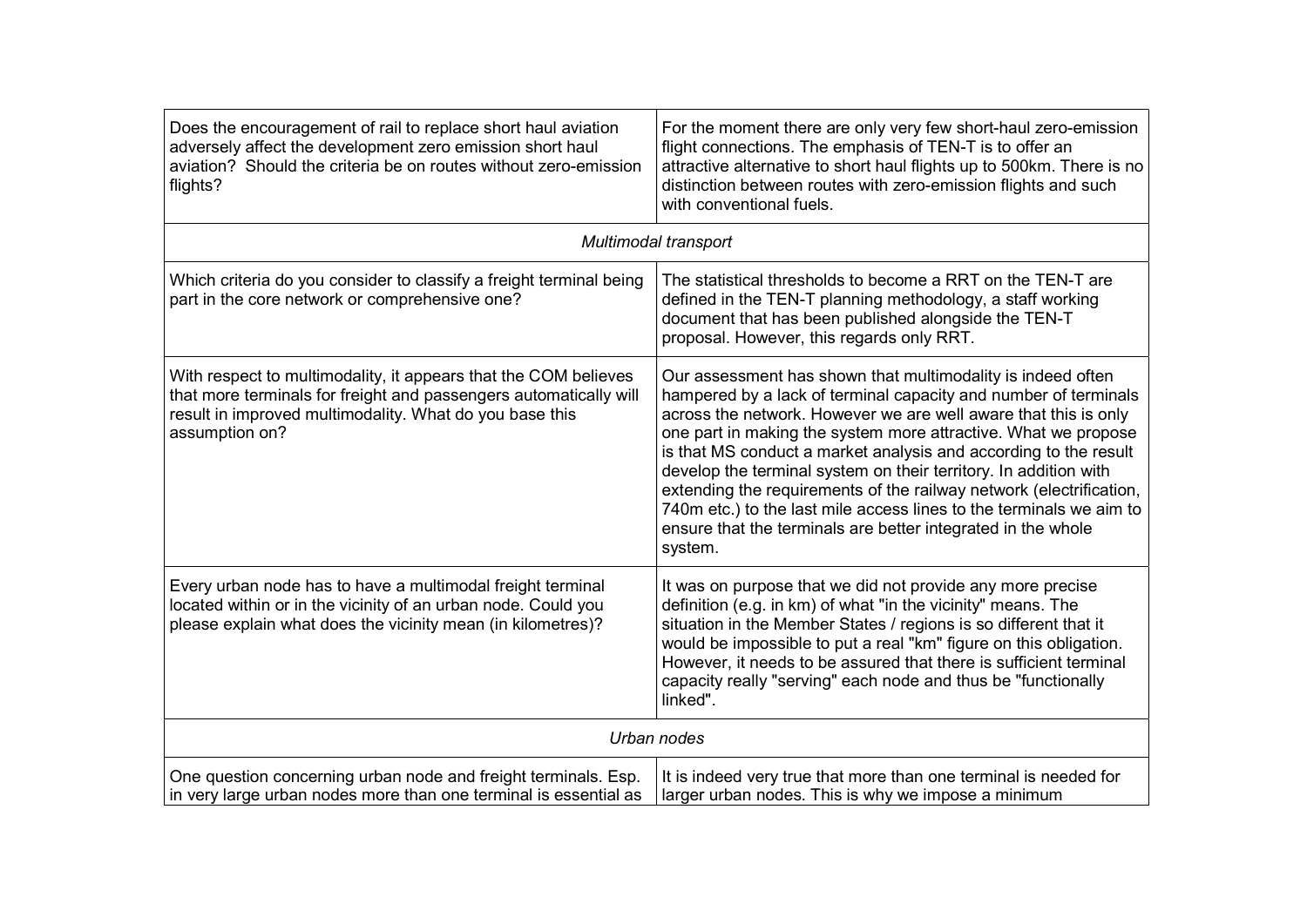| the interfaces between TENT and regional (city) logistic located<br>in the surrounding area. How to integrate these important hubs<br>into the TENT, if there are still not mentioned? Via the SUMP<br>process? In urban areas sometimes the extension of the<br>terminals is difficult due to competition with settlement area to<br>reach the goal of tonnes per year. | requirement / obligation of one. This is accompanied by a market<br>and prospective analysis of the MS that has to analyse the needs<br>on the territory, and on the basis of such analysis establish an<br>action plan for the development of terminals. By this, the MS has<br>the possibility to add terminals that result from this analysis, via<br>delegated act, to the TEN-T network. It is thus a much more<br>flexible approach, since the pre-defined list of RRT in the Annex<br>of the Regulation can be complemented by new terminals to be<br>added. |
|--------------------------------------------------------------------------------------------------------------------------------------------------------------------------------------------------------------------------------------------------------------------------------------------------------------------------------------------------------------------------|---------------------------------------------------------------------------------------------------------------------------------------------------------------------------------------------------------------------------------------------------------------------------------------------------------------------------------------------------------------------------------------------------------------------------------------------------------------------------------------------------------------------------------------------------------------------|
| A mere focus on the number of inhabitants in the<br>selection/definition of urban nodes falls short and does not<br>consider the relevance of individual nodes. Can additional criteria<br>(e.g. connection to long-distance traffic, importance for the<br>region, etc.) be identified and taken into account in the selection<br>process?                              | One of the most important guiding principle of our so called TEN-<br>T planning methodology, which defines the criteria for the<br>definition of the network and its nodes, was that there are very<br>objective and transparent criteria. The number of inhabitants<br>gives a very solid and objective basis, also in view of transport<br>flows. Other criteria such as geographical criteria (coverage per<br>NUTS 2 region) have also been added.                                                                                                              |
|                                                                                                                                                                                                                                                                                                                                                                          | As a result, we have increased the number of urban nodes from<br>current 88 to 424, out of these additional urban nodes only few<br>have not been on the TEN-T network, which allowed us to<br>maintain a relative stability especially of the core TEN-T network,<br>and which was our ultimate goal to ensure completion of the<br>network by given deadlines.                                                                                                                                                                                                    |
|                                                                                                                                                                                                                                                                                                                                                                          | Urban nodes are defined alongside with transport nodes such as<br>rail-road terminals, airports, waterborne ports, which constitute<br>additional nodal infrastructure elements of the TEN-T<br>infrastructure that take into account the relevance of the region's<br>connectivity.                                                                                                                                                                                                                                                                                |
| My question concerns the railway stations. what will change? Will<br>they be better taken into account in the next financing program<br>and TEN-T policy?                                                                                                                                                                                                                | One major change is that the TEN-T standards, in particular for<br>rail, will also apply to the so called last mile sections (rail access<br>routes and last mile connections). This is important in order to<br>boost full interoperability and seamless connections. In the same<br>vein, we aim at a better integration of those transport nodes. The<br>TEN-T Regulation does however not define eligibility in financing                                                                                                                                       |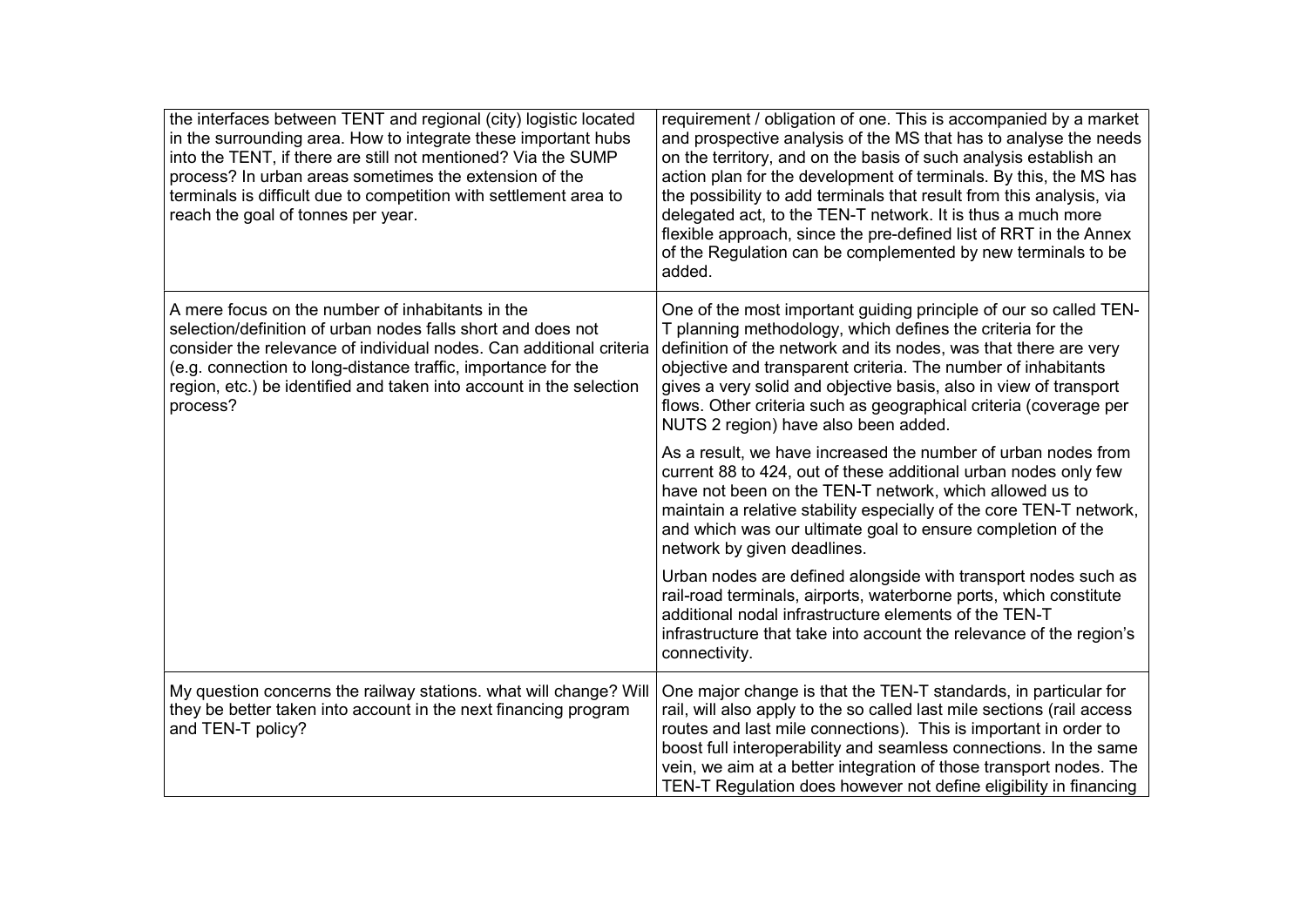|                                                                                                                                                                                                                                                                                                                                                                                                                                                                                                                                                                                               | and funding programmes.                                                                                                                                                                                                                                                                                                                                                                                                                                                                                      |  |
|-----------------------------------------------------------------------------------------------------------------------------------------------------------------------------------------------------------------------------------------------------------------------------------------------------------------------------------------------------------------------------------------------------------------------------------------------------------------------------------------------------------------------------------------------------------------------------------------------|--------------------------------------------------------------------------------------------------------------------------------------------------------------------------------------------------------------------------------------------------------------------------------------------------------------------------------------------------------------------------------------------------------------------------------------------------------------------------------------------------------------|--|
| Please think about if it really makes sense to only focus on<br>SUMP if talking about integration of TEN-T with urban node. It is<br>important to consider the smooth functioning of all the<br>infrastructure and operations, so a joint infrastructure plan TEN-<br>T, national, regional and local networks and hubs is required. A<br>SUMP is not "allowed" to tackle such a framework.                                                                                                                                                                                                   | A SUMP should be an all-encompassing integrated freight and<br>passenger mobility plan for the entire functional urban area.<br>However, the SUMP is not the only requirement for urban nodes.<br>Member States also have to give attention to the<br>seamless interconnection between the infrastructure of the trans-<br>European transport network and the infrastructure for regional<br>and local transport                                                                                             |  |
| <b>European Transport Corridors</b>                                                                                                                                                                                                                                                                                                                                                                                                                                                                                                                                                           |                                                                                                                                                                                                                                                                                                                                                                                                                                                                                                              |  |
| Joining CNC and RFC means also bringing certain rail specific<br>procedures (like capacity allocation) to these joined corridors.<br>These procedures are also relevant for boosting the international<br>passenger rail. Not forgetting about importance of facilitating rail<br>freight, what was original purpose of RFCs, we should not limit<br>these corridor rail activities to freight only, but extend them also<br>to international passenger rail traffic.                                                                                                                         | This is precisely the aim of the TEN-T proposal but it is only a<br>first step. In a second step next year we will see the revision of<br>the RFC regulation which among other things looks into the<br>capacity allocation for all types of railway traffic.                                                                                                                                                                                                                                                |  |
| What is the structure both administrative and financial that you<br>foresee for the new Western Balkan Corridor. Do you foresee an<br>integrated approach or it will be implemented through simple<br>cooperation of existing structures and financial instruments? How<br>the integration or not to EU of Western Balkan Countries can risk<br>the implementation of this Corridor?                                                                                                                                                                                                          | The Western Balkan Corridor will have a similar governance<br>structure (a Coordinator and a rail freight governance, mainly<br>made of an Executive Board and Management Board). The<br>corridor will be a driver towards EU integration.                                                                                                                                                                                                                                                                   |  |
| The proposal suggests merging of the Rhine-Alpine with the<br>North Sea-Mediterranean to the new North Sea-Alpine corridor.<br>On the one hand, the manageability may decrease and the<br>complexity increase. On the other hand, the merging of the<br>corridors with the rail freight corridors can lead to a more<br>balanced capacity management. Will a merge of the corridors<br>gain enough added value for all countries and corridor partners<br>involved? What are the consequences of merging for the Rhine-<br>Alpine corridor, for example with regard to the access to funding, | Indeed, the main intention behind the merger of the two Corridors<br>is to improve management of the existing capacity of the railway<br>transport, which is one of the key problems identified along the<br>Rhine-Alpine Corridor. The merger is expected also to foster<br>interoperability and resilience between the two corridors (which is<br>needed as the recent heavy disruptions on the Rhine-Alpine CNC<br>have shown).<br>Both corridors to be merged have the same market and the same<br>O/Ds. |  |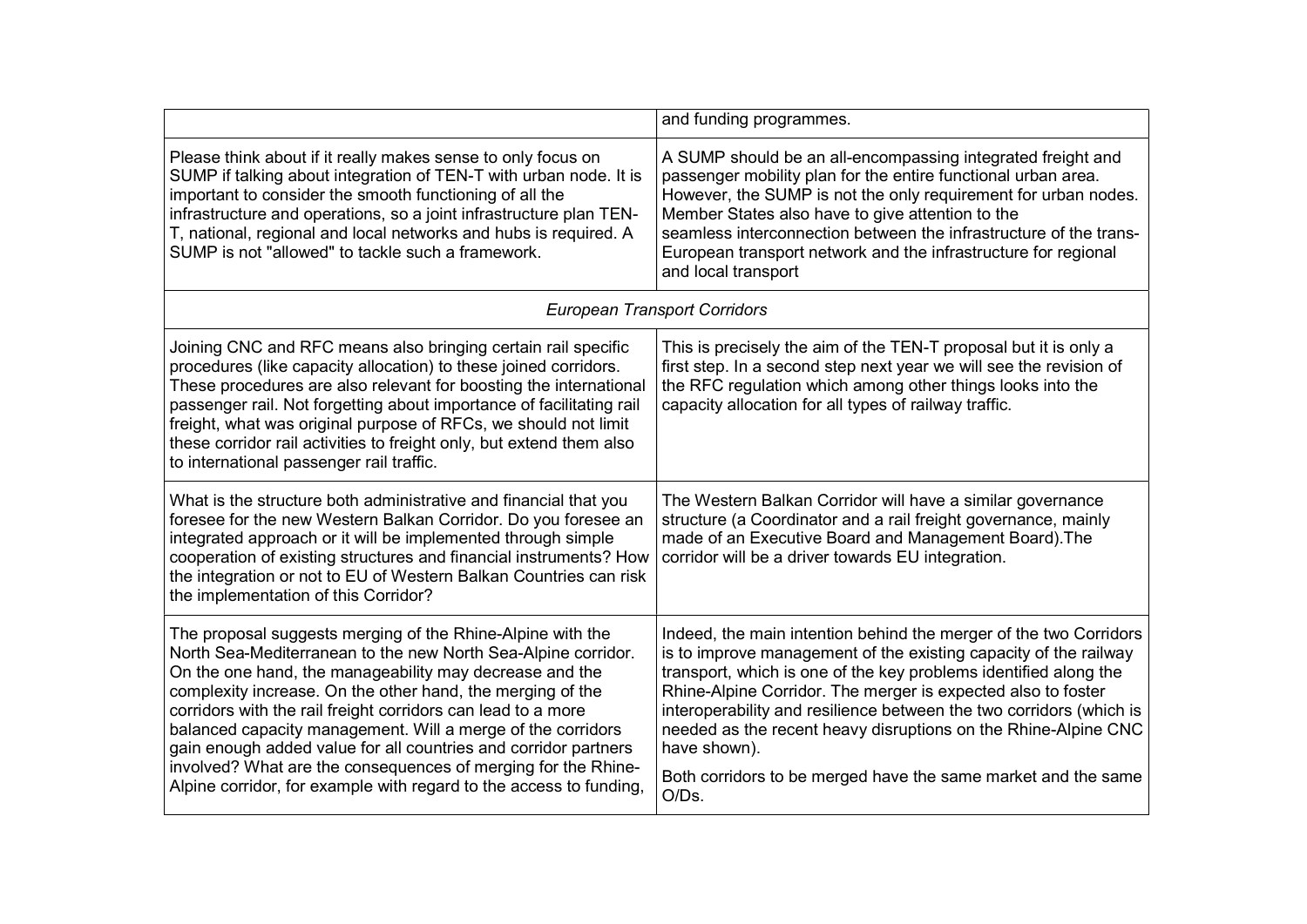| political perception and representing our interests on national or<br>European level?                                                                                                                                                                                                                                                                                                                                                                                                                                 |                                                                                                                                                                                                                                                                                                                                                                                                                                                                                                                                                                                                 |
|-----------------------------------------------------------------------------------------------------------------------------------------------------------------------------------------------------------------------------------------------------------------------------------------------------------------------------------------------------------------------------------------------------------------------------------------------------------------------------------------------------------------------|-------------------------------------------------------------------------------------------------------------------------------------------------------------------------------------------------------------------------------------------------------------------------------------------------------------------------------------------------------------------------------------------------------------------------------------------------------------------------------------------------------------------------------------------------------------------------------------------------|
| If the merging to the new North Sea-Alpine corridor is discussed<br>in particular under the aspects of resilience and redundancy,<br>then:<br>the so-called ""Simplon route from Dijon - Brig - Simplon tunnel -<br>Domodossola"" should also be included in the core network. It<br>enables a large-scale bypass of the Upper Rhine and the Basel<br>node and would be a gain in terms of redundancy<br>the Freiburg - Colmar railway line should be considered as a<br>connection within the corridor."             | The Commission defines together with the MS the TEN-T<br>comprehensive network. Thus, all partners have to agree on the<br>sections that shall form part of the network. If this is not the case<br>then a certain section cannot be added.<br>At the same time, it should be noted that Simplon railway line is<br>currently part of the Rhine-Alpine Corridor's (RALP) core network<br>between Brig and Domodossola and the connection to Dijon is<br>ensured by the railway infrastructure of the North Sea -<br>Mediterranean Corridor, which connects to the RALP Corridor at<br>Mulhouse. |
| Thank you very much for setting up the Western Balkans<br>Corridor. When will the coordinator be nominated and the<br><b>Corridor Forum established?</b>                                                                                                                                                                                                                                                                                                                                                              | When the Regulation will have been adopted.                                                                                                                                                                                                                                                                                                                                                                                                                                                                                                                                                     |
| Facing the evidence that the existing border crossing section of<br>some international corridors does not have the capacity to<br>absorb all the movement of goods generated or that will be<br>generated by the connected facilities (ports, industrial and<br>commercial areas, etc.) that are connected, is the Commission,<br>aware of which projects drawn up or in the process of being<br>drawn that are necessaries to resolve the problem of the<br>capacity to absorb traffic (bottlenecks) in those cases? | The aim of the TEN-T policy is to develop the necessary<br>infrastructure to allow for seamless, safe and sustainable cross-<br>border transport. In this context, the design itself of the TEN-T<br>network is taking into account infrastructure (capacity) needs,<br>with a particular attention to border crossings (EU added- value).<br>The Corridor studies and Work Plans of the Coordinators are<br>analysing more in-depth each corridor and their border crossing<br>sections, identifying issues and assessing solutions.                                                           |
| As far as the naming is concerned, we (EGTC RALP members)<br>find the renaming of the Rhine-Alpine in the new merged corridor<br>North Sea-Alpine very difficult. The Rhine is the main artery here<br>and determines the range of tasks of the corridor significantly.<br>This should also be reflected in the name (just as many of our 26<br>member organisations identity with the Rhine). Thus, the name                                                                                                         | We take note of your suggestions.                                                                                                                                                                                                                                                                                                                                                                                                                                                                                                                                                               |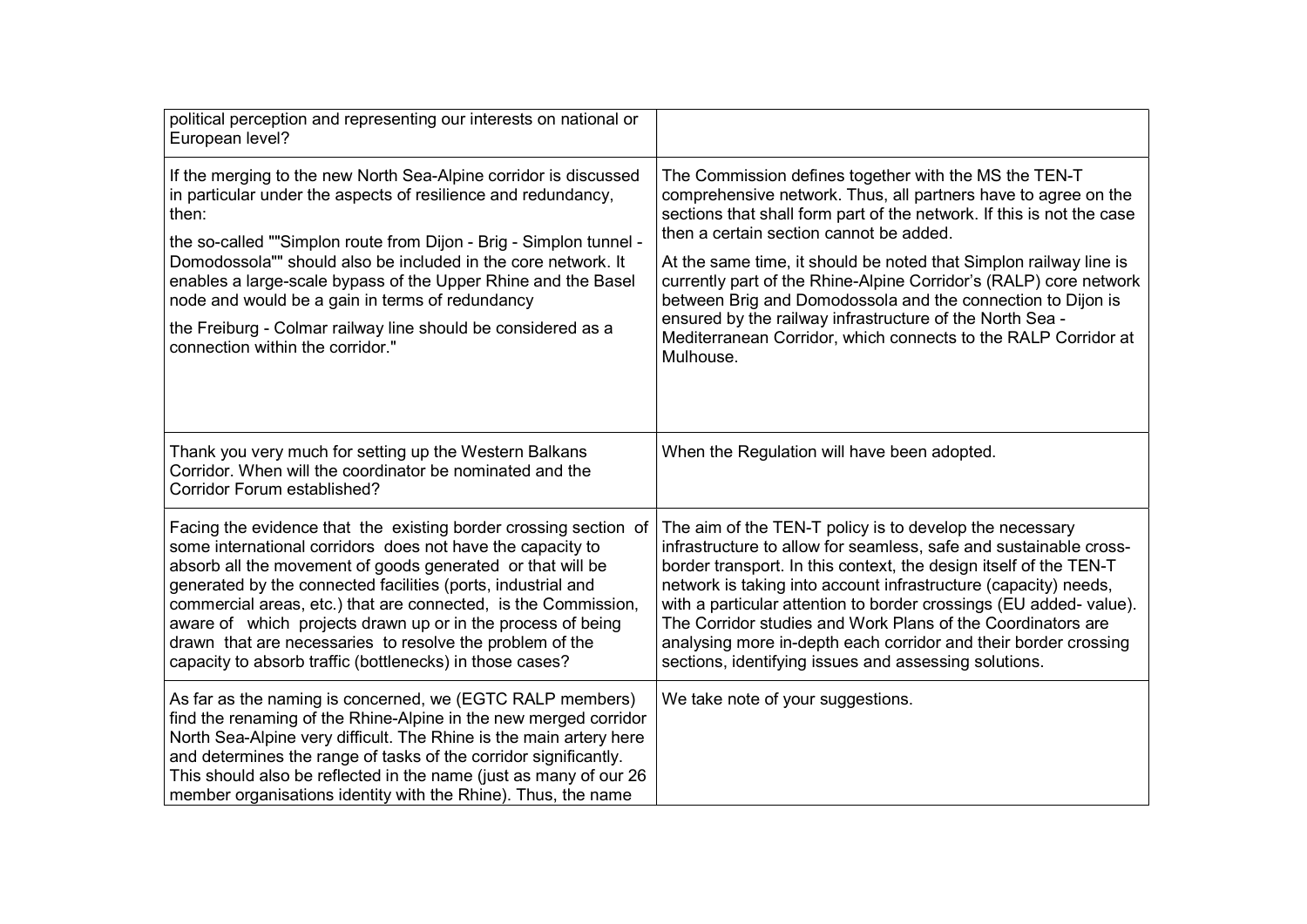| has an important meaning beyond the corridor itself - the<br>awareness of the initiative depends significantly on it. Can we<br>propose to keep the Rhine in its name, i.e. North Sea-Rhine-<br>Alpine corridor or NSRA?                                                                                                                                                                     |                                                                                                                                                                                                                                                                                                                                                                                                                                                                                                |
|----------------------------------------------------------------------------------------------------------------------------------------------------------------------------------------------------------------------------------------------------------------------------------------------------------------------------------------------------------------------------------------------|------------------------------------------------------------------------------------------------------------------------------------------------------------------------------------------------------------------------------------------------------------------------------------------------------------------------------------------------------------------------------------------------------------------------------------------------------------------------------------------------|
|                                                                                                                                                                                                                                                                                                                                                                                              | TEN-T governance                                                                                                                                                                                                                                                                                                                                                                                                                                                                               |
| Concerning the large number of implementing acts in this draft<br>regulation: aren't you afraid to create a huge bureaucratic hurdle<br>which causes large negotiations as well? For example, IWT<br>alone is already concerned by implementing acts per river basin,<br>for derogations GNS, for supplementary requirements, for force<br>majeure, for the working program of the corridors | Implementing decisions are an important tool to assure legal<br>certainty; and the dialogue with concerned stakeholders in<br>reaching those implementing decisions are equally important as<br>to assure that we jointly reach our goal.                                                                                                                                                                                                                                                      |
| Synergies and complementarity between TEN-E and TEN-T<br>should be increased. Can pipelines be included in the proposal<br>as a sustainable transport mode in addition to the recognition of<br>ports as energy and industry hubs?                                                                                                                                                           | Indeed, we aim at increased synergies and complementarity<br>between TEN-E and TEN-T. This has also been more firmly<br>enshrined in the revised TEN-T regulation, making at various<br>instances reference to an improved energy efficiency or energy<br>security. When it comes to pipelines as such, we recognise their<br>importance, but they are in our view more an energy<br>infrastructure than transport, and thus belong primarily to the<br>TEN-E.                                 |
|                                                                                                                                                                                                                                                                                                                                                                                              | However, the Commission supports the synergies between<br>transport, energy, and digital sectors through the CEF<br>Instrument. In practical terms, it will be applied either as<br>'synergetic elements' each sector can accept as eligible cost<br>ancillary elements pertaining to another sector) or through joint<br>work programmes, jointly financed from each sector involved with<br>the possibility to apply the highest co-funding rate of the sectors<br>concerned and 10% top-up. |
| Other                                                                                                                                                                                                                                                                                                                                                                                        |                                                                                                                                                                                                                                                                                                                                                                                                                                                                                                |
| Last days events forces to think about it. Alternative fuels are<br>fine, however in case of military crisis shall they ensure stable<br>railway operations? Electrification is also vulnerable Any                                                                                                                                                                                          | Resilience has become a very important element of the new<br>TEN-T Regulation. Specific provisions have been included for<br>various aspects of resilience in the new Regulation, e.g. in view                                                                                                                                                                                                                                                                                                 |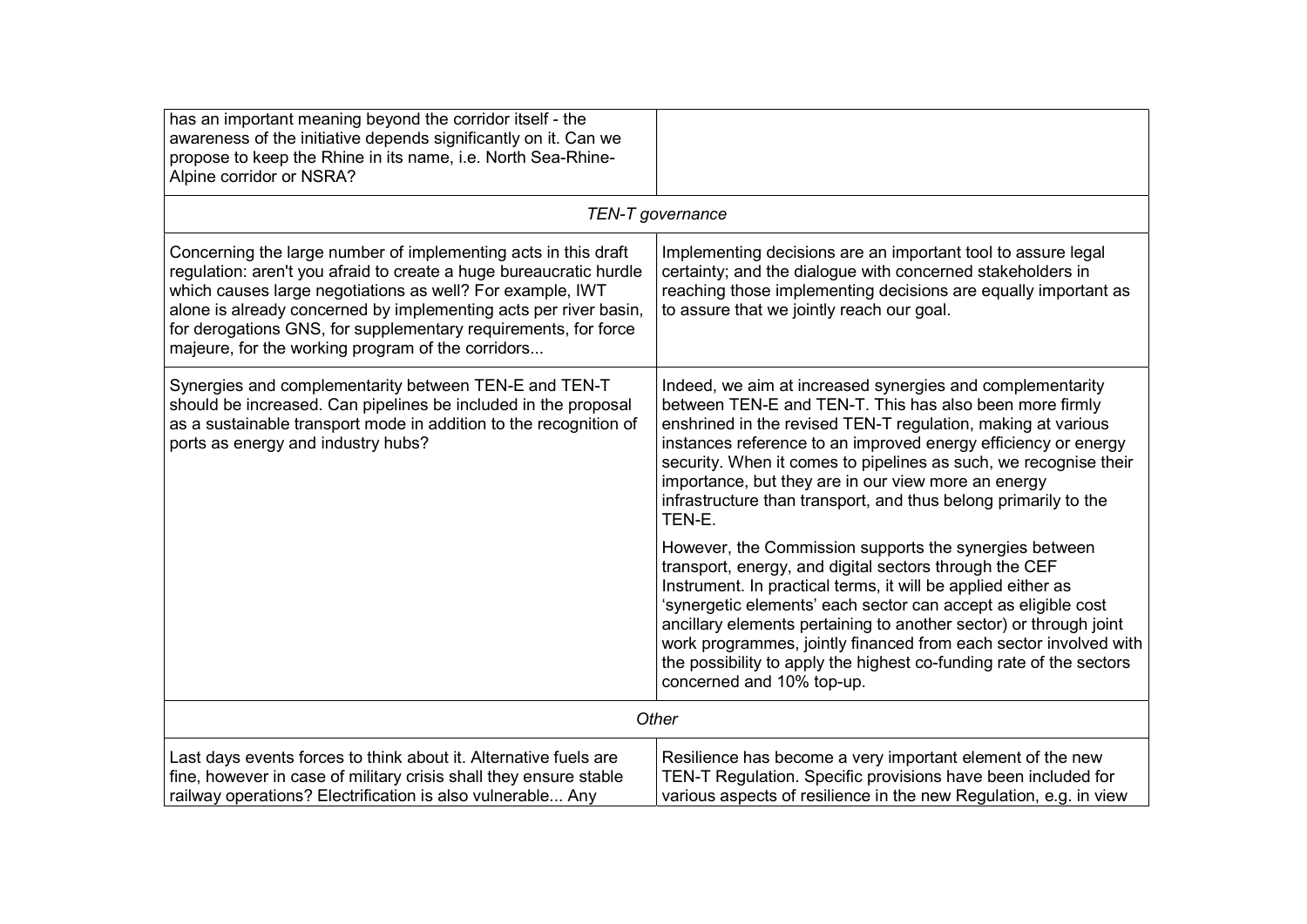| exceptions for any plans for military resilience?                                                                                                                                                                     | of climate change, but also in view of intentional disruptions (e.g.<br>terrorist attacks, cyber attacks) up to provisions for third country<br>investments on critical infrastructure. Similarly, the use of<br>diversionary / secondary lines when main lines are disrupted is<br>facilitated for. As regards military mobility, we also made sure<br>that there is greater coherence of the TEN-T network with the<br>military network.                                                                                                                                                                                        |
|-----------------------------------------------------------------------------------------------------------------------------------------------------------------------------------------------------------------------|-----------------------------------------------------------------------------------------------------------------------------------------------------------------------------------------------------------------------------------------------------------------------------------------------------------------------------------------------------------------------------------------------------------------------------------------------------------------------------------------------------------------------------------------------------------------------------------------------------------------------------------|
| I suppose military transport is assessed these days. Who is in<br>charge of this task and is it expected that it will lead to extending<br>the network especially regarding east-west connections?                    | The Action Plan on Military Mobility of 2018 addresses issues<br>related to military transport. The Action Plan is being<br>implemented by the Commission, High Representative and the<br>European Defence Agency in close cooperation with the Member<br>States. Please refer to the 3 progress reports on the<br>implementation of the Action Plan presented in 2019, 2020 and<br>2021. The military transport network is identified in the Military<br>Requirements for Military Mobility within and beyond the EU. An<br>update to the Military Requirements can be expected to reflect<br>the eventual changes in the TEN-T. |
| Are you planning to conduct further bilateral consultations with<br>the member states e.g. to discuss certain national elements of<br>the TEN-T network (e.g. status of urban nodes, inland ports etc.)<br>this year? | We are now negotiating the proposal with the Council and the<br>Parliament. Thus all exchanges will take place in the context of<br>the inter-institutional negotiations.                                                                                                                                                                                                                                                                                                                                                                                                                                                         |
| How to address technical issues regarding specific TEN-T<br>connections? For example a road connection on the map has<br>been recently diverted but the proposed map still shows the<br>previous route.               | Please address your national Ministry for such requests. It is up<br>to the MS to bring such issues up to Council/Commission.                                                                                                                                                                                                                                                                                                                                                                                                                                                                                                     |
| What are the criteria for deciding which neighbouring countries<br>should be on the maps?                                                                                                                             | The territories covered by the TEN-T indicative maps are<br>included in Annex IV of the TEN-T proposal. The only missing<br>region relates to the Mediterranean countries, for which maps<br>have been prepared but the process of adoption is still pending.<br>The Commission does not intend to extend the TEN-T indicative<br>network further, as it is considered that all neighbouring countries<br>of the EU are covered (or planned to be covered – Mediterranean                                                                                                                                                         |